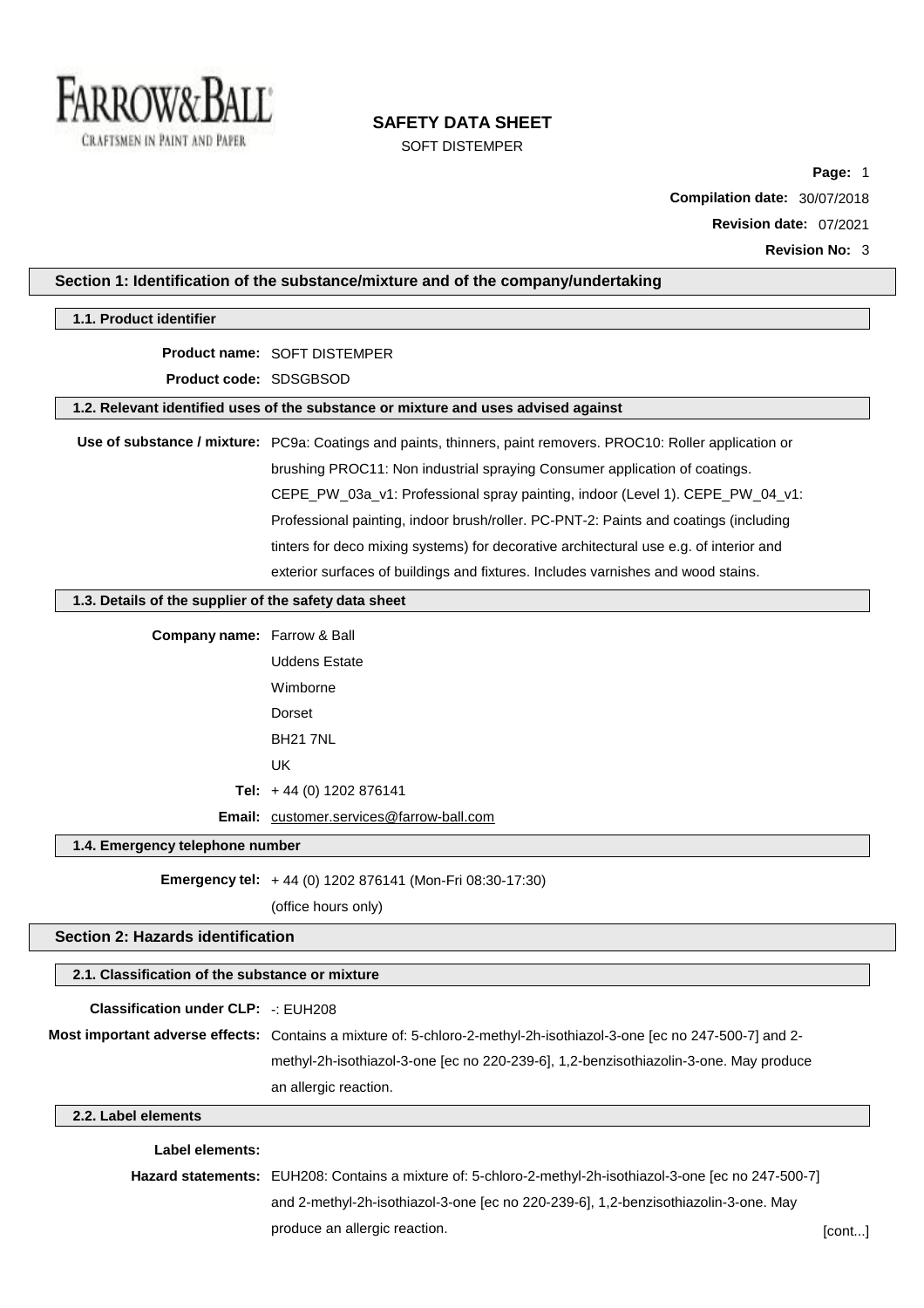## SOFT DISTEMPER

**Page:** 2

**Precautionary statements:** P101: If medical advice is needed, have product container or label at hand.

P102: Keep out of reach of children.

P103: Read label before use.

#### **2.3. Other hazards**

**Other hazards:** Not applicable.

**PBT:** This product is not identified as a PBT/vPvB substance.

#### **Section 3: Composition/information on ingredients**

**3.2. Mixtures**

#### **Hazardous ingredients:**

CALCIUM CARBONATE

| <b>EINECS</b> | CAS      | PBT / WEL                                               | <b>CLP Classification</b> | Percent |
|---------------|----------|---------------------------------------------------------|---------------------------|---------|
|               | 471-34-1 | Substance with a Community<br>workplace exposure limit. |                           | 50-80%  |

#### TITANIUM DIOXIDE - REACH registered number(s): 01-2119489379-17-0000

| 236-675-5 | 13463-67-7 | Substance with a Community | <u>3-10% </u> |
|-----------|------------|----------------------------|---------------|
|           |            | workplace exposure limit.  |               |

**Contains:** The data quoted is for an untinted white base.

## **Section 4: First aid measures**

**4.1. Description of first aid measures**

**Skin contact:** Wash immediately with plenty of soap and water.

**Eye contact:** Bathe the eye with running water for 15 minutes.

**Ingestion:** Wash out mouth with water.

**Inhalation:** Consult a doctor.

#### **4.2. Most important symptoms and effects, both acute and delayed**

**Skin contact:** There may be mild irritation at the site of contact.

**Eye contact:** There may be irritation and redness.

**Ingestion:** There may be irritation of the throat.

**Inhalation:** No symptoms.

**4.3. Indication of any immediate medical attention and special treatment needed**

**Immediate / special treatment:** Not applicable.

## **Section 5: Fire-fighting measures**

#### **5.1. Extinguishing media**

**Extinguishing media:** Suitable extinguishing media for the surrounding fire should be used. Use water spray

to cool containers.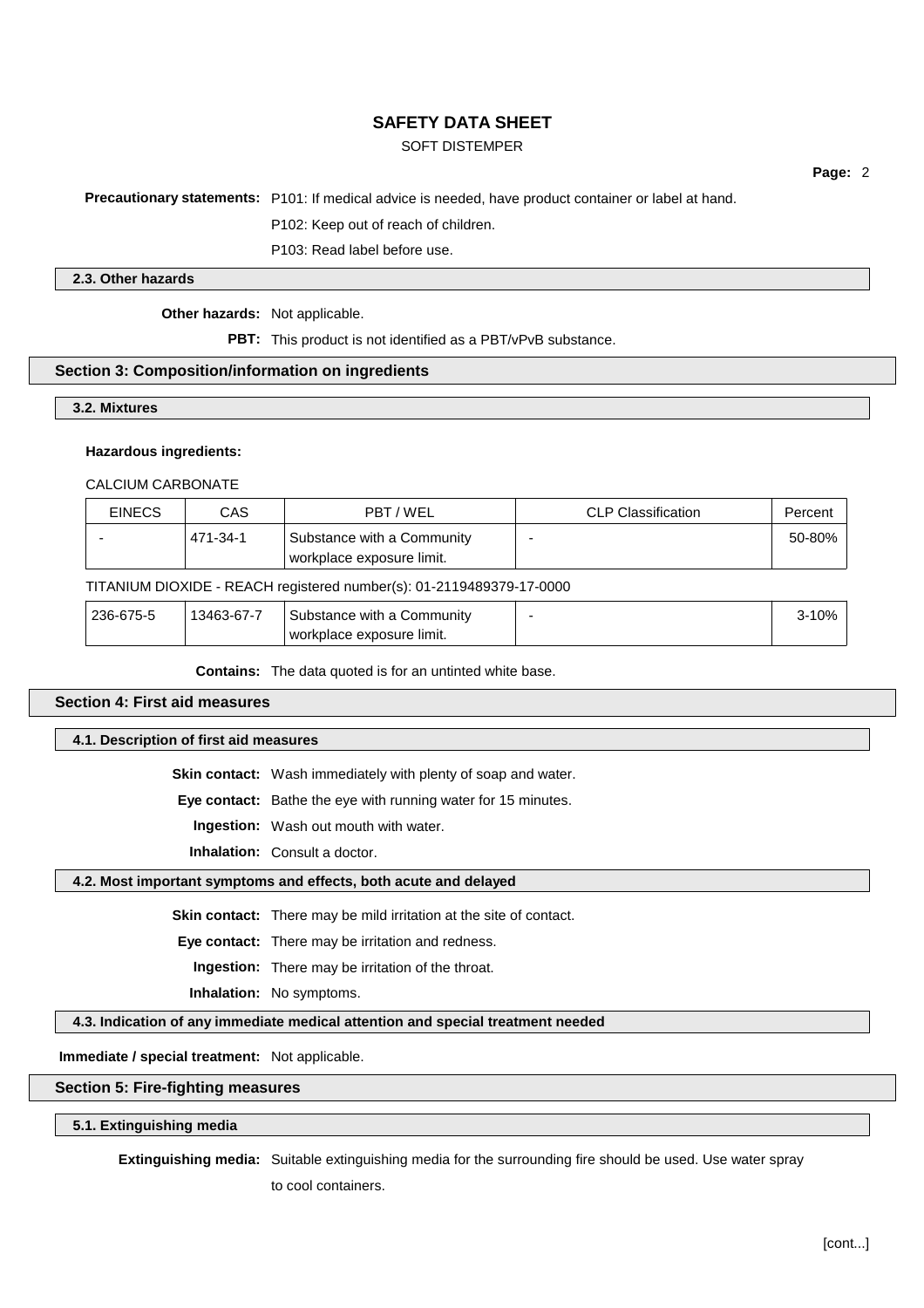## SOFT DISTEMPER

**Page:** 3

#### **5.2. Special hazards arising from the substance or mixture**

**Exposure hazards:** Not applicable.

#### **5.3. Advice for fire-fighters**

**Advice for fire-fighters:** Wear self-contained breathing apparatus.

#### **Section 6: Accidental release measures**

#### **6.1. Personal precautions, protective equipment and emergency procedures**

**Personal precautions:** Refer to section 8 of SDS for personal protection details. Turn leaking containers leakside up to prevent the escape of liquid. Mark out the contaminated area with signs and prevent access to unauthorised personnel.

### **6.2. Environmental precautions**

**Environmental precautions:** Do not discharge into drains or rivers. Contain the spillage using bunding.

#### **6.3. Methods and material for containment and cleaning up**

**Clean-up procedures:** Absorb into dry earth or sand. Transfer to a closable, labelled salvage container for

disposal by an appropriate method.

#### **6.4. Reference to other sections**

**Reference to other sections:** Refer to section 8 of SDS.

#### **Section 7: Handling and storage**

#### **7.1. Precautions for safe handling**

**Handling requirements:** Ensure good ventilation during application and drying. Do not get in eyes, on skin, or on clothing. See Section 8 for personal protection.

#### **7.2. Conditions for safe storage, including any incompatibilities**

**Storage conditions:** Store in a cool, well ventilated area. Keep container tightly closed. The floor of the storage room must be impermeable to prevent the escape of liquids.

**Suitable packaging:** Not applicable.

**7.3. Specific end use(s)**

**Specific end use(s):** No data available.

### **Section 8: Exposure controls/personal protection**

**8.1. Control parameters**

**Workplace exposure limits:** No data available.

**DNEL/PNEC Values**

**DNEL / PNEC** No data available.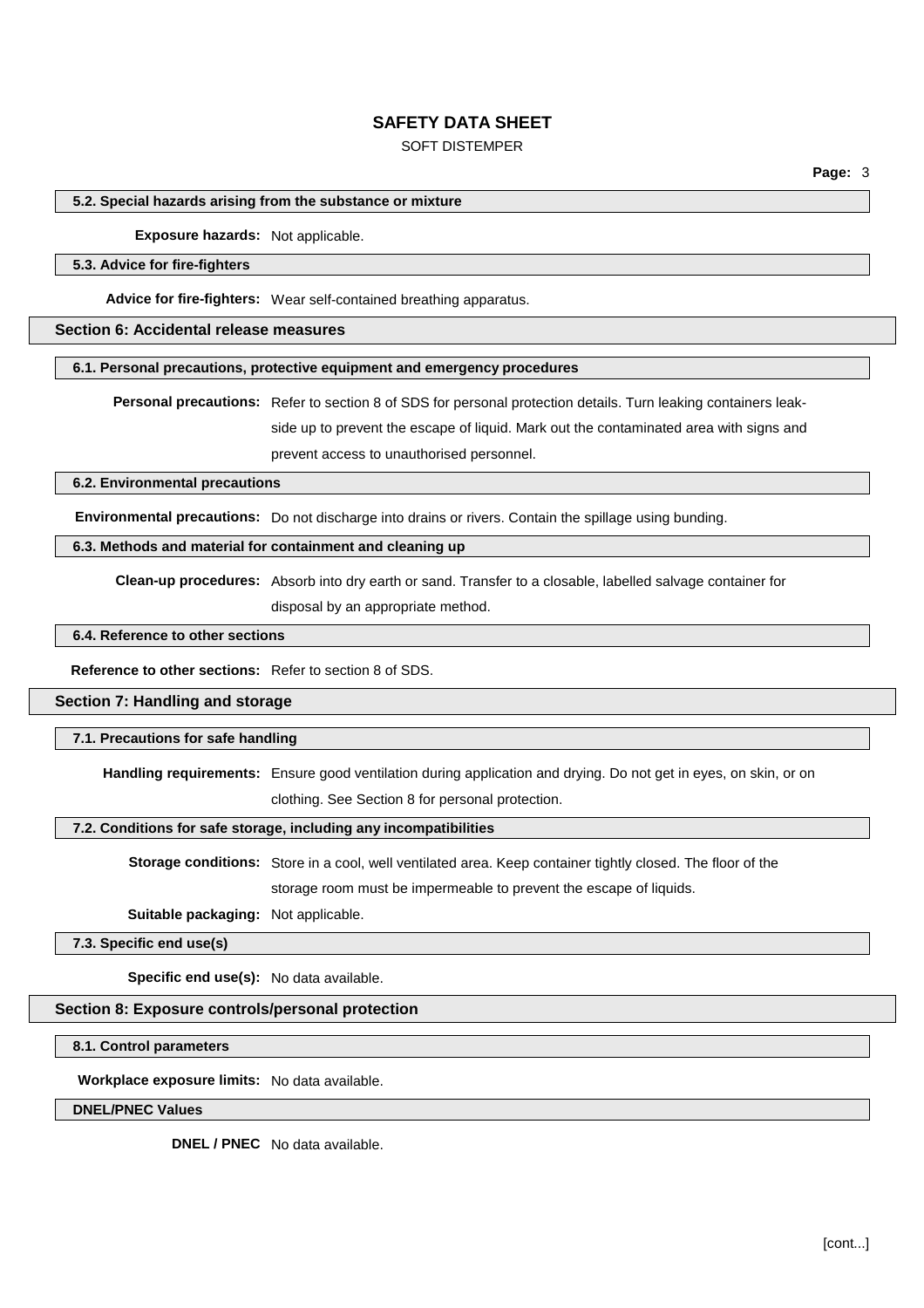## SOFT DISTEMPER

| 8.2. Exposure controls |                                                                                                                  |
|------------------------|------------------------------------------------------------------------------------------------------------------|
|                        | <b>Engineering measures:</b> The floor of the storage room must be impermeable to prevent the escape of liquids. |
|                        | CEPE PW 03a $v1:30%$ = general room ventilation (e.g. open windows).                                             |
|                        | CEPE PW 04 $v1:30\%$ = general room ventilation (e.g. open windows).                                             |
|                        | <b>Respiratory protection:</b> Respiratory protection not required. CEPE PW 03A v1: Not Required.                |
|                        | CEPE PW 04 v1: Not Required.                                                                                     |
|                        | <b>Hand protection:</b> Protective gloves. Nitrile rubber. (EN 374).                                             |
|                        | <b>Eye protection:</b> Safety glasses. (EN 166).                                                                 |
|                        | <b>Skin protection:</b> Protective clothing.                                                                     |
|                        | <b>Environmental:</b> Prevent from entering in public sewers or the immediate environment.                       |

## **Section 9: Physical and chemical properties**

## **9.1. Information on basic physical and chemical properties**

| <b>State: Emulsion</b>                           |                               |
|--------------------------------------------------|-------------------------------|
| <b>Colour: Various</b>                           |                               |
| <b>Odour:</b> Barely perceptible odour           |                               |
| <b>Evaporation rate: Slow</b>                    |                               |
| <b>Oxidising:</b> Non-oxidising (by EC criteria) |                               |
| <b>Solubility in water: Miscible</b>             |                               |
| <b>Boiling point/range°C: 100</b>                |                               |
| <b>Relative density:</b> $1.2 - 1.4$ g/cc        | $pH: 8.0 - 8.5$               |
| <b>VOC g/l:</b> $2$ g/l a (30 g/l)               |                               |
|                                                  | <b>Flash point °C:</b> $>100$ |

**9.2. Other information**

**Other information:** Not applicable.

## **Section 10: Stability and reactivity**

### **10.1. Reactivity**

**Reactivity:** Stable under recommended transport or storage conditions.

**10.2. Chemical stability**

**Chemical stability:** Stable under normal conditions.

### **10.3. Possibility of hazardous reactions**

**Hazardous reactions:** Hazardous reactions will not occur under normal transport or storage conditions.

Decomposition may occur on exposure to conditions or materials listed below.

## **10.4. Conditions to avoid**

**Conditions to avoid:** Heat.

**10.5. Incompatible materials**

**Materials to avoid:** Strong oxidising agents. Strong acids.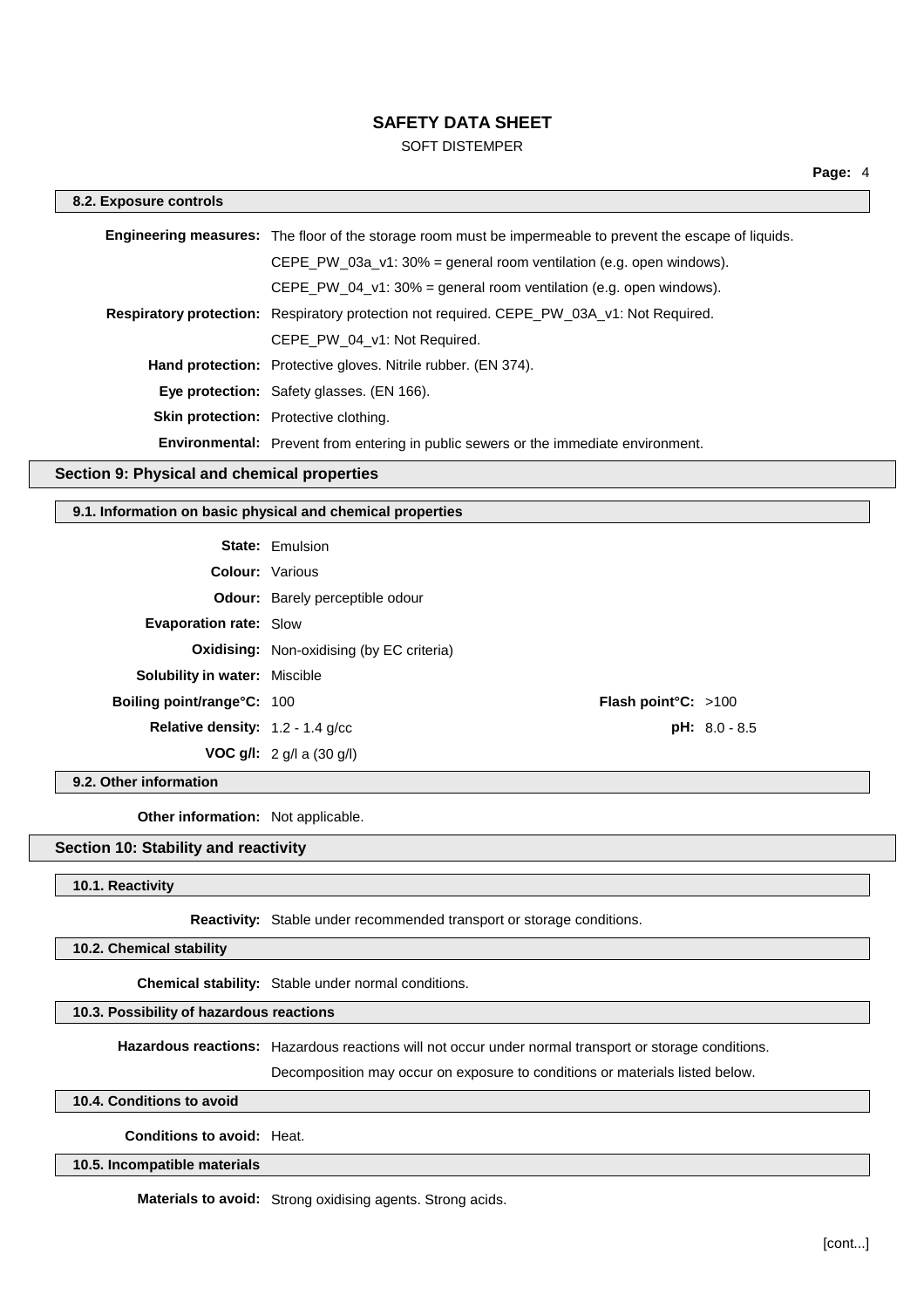## SOFT DISTEMPER

**Page:** 5

#### **10.6. Hazardous decomposition products**

**Haz. decomp. products:** No data available.

## **Section 11: Toxicological information**

#### **11.1. Information on toxicological effects**

**Toxicity values:** No data available.

**Symptoms / routes of exposure**

**Skin contact:** There may be mild irritation at the site of contact.

**Eye contact:** There may be irritation and redness.

**Ingestion:** There may be irritation of the throat.

**Inhalation:** No symptoms.

**Other information:** Not applicable.

**Section 12: Ecological information**

**12.1. Toxicity**

**Ecotoxicity values:** No data available.

**12.2. Persistence and degradability**

**Persistence and degradability:** Not biodegradable.

**12.3. Bioaccumulative potential**

**Bioaccumulative potential:** Bioaccumulation potential.

**12.4. Mobility in soil**

**Mobility:** Readily absorbed into soil.

#### **12.5. Results of PBT and vPvB assessment**

**PBT identification:** This product is not identified as a PBT/vPvB substance.

**12.6. Other adverse effects**

**Other adverse effects:** No data available.

#### **Section 13: Disposal considerations**

**13.1. Waste treatment methods**

|                             | <b>Disposal operations:</b> Disposal should be in accordance with local, state or national legislation. |
|-----------------------------|---------------------------------------------------------------------------------------------------------|
|                             | <b>Recovery operations:</b> Recycling/reclamation of other inorganic materials.                         |
| Waste code number: 08 01 12 |                                                                                                         |
|                             | Disposal of packaging: Dispose of as normal industrial waste. Metal containers may be recycled.         |
|                             | <b>NB:</b> The user's attention is drawn to the possible existence of regional or national              |
|                             | regulations regarding disposal.                                                                         |